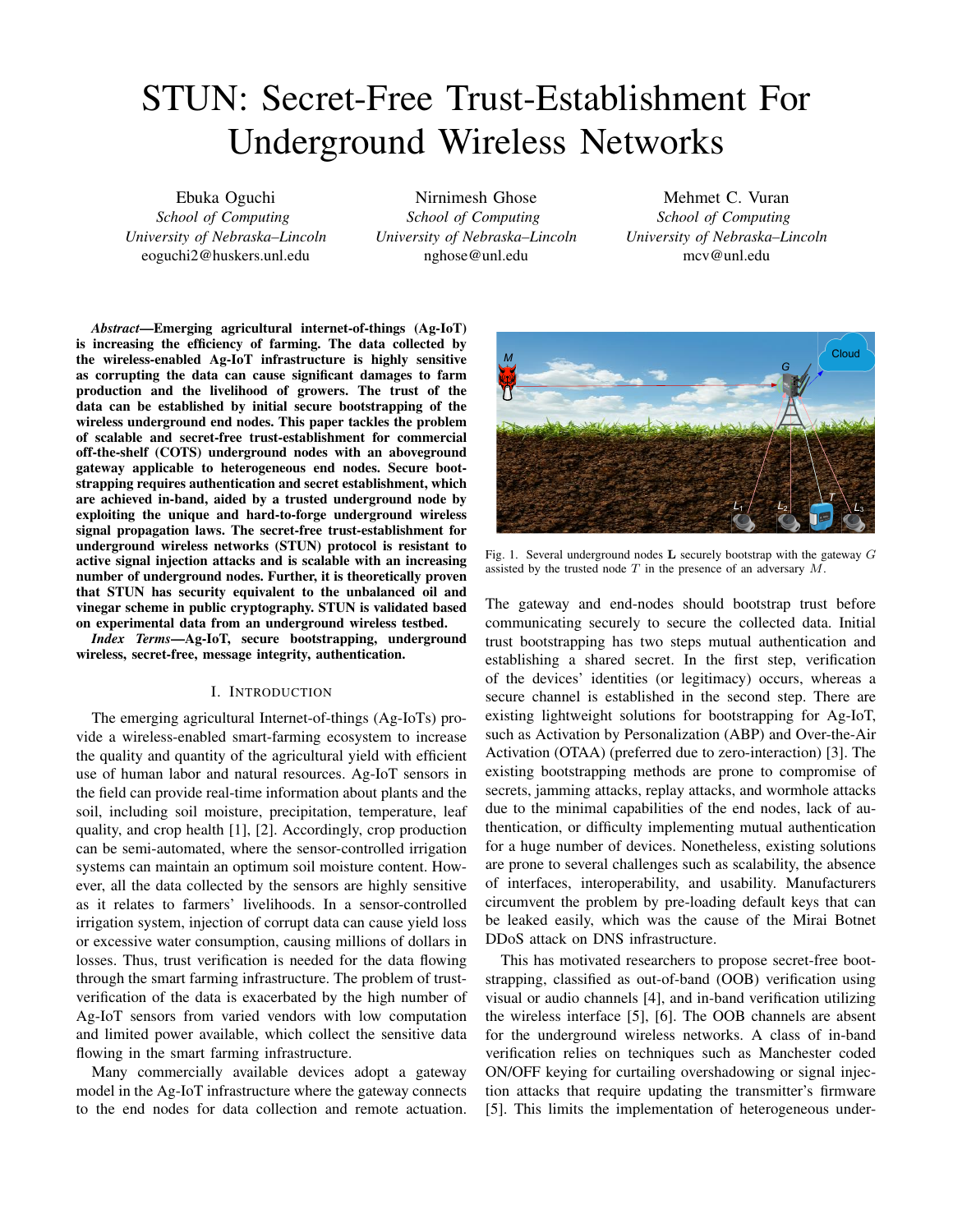ground nodes from different vendors. Another class of in-band verification is based on hard-to-forge wireless properties [6]. These cannot be implemented for underground nodes due to distinction in Over-The-Air (OTA) and underground wireless channels [7], [8].

To tackle the problem of secure bootstrapping for underground wireless communication, in this paper we propose STUN: Secret-free Trust-establishment for Underground wireless Networks. To the best of our knowledge, this is the first work to develop secret-free secure bootstrapping for underground nodes, exploiting the hard-to-forge underground wireless physical layer properties. A legitimate node  $L_i$  executes an initial trust establishment session with the gateway  $G$ , as shown in Fig. 1. The adversary  $M$  executes an active attack over the public wireless channel to establish a common secret with the gateway. In STUN, active attacks can be detected by correlating received signal strength (RSS) variations recorded at G from  $L_i$  and a co-located underground trusted node  $T$ . STUN is developed to increase the attack complexity such that an adversary cannot inject malicious data while driving next to the farm but is forced to trespass. Such an adversary is generally physically detected and removed.

- We develop STUN protocol, which detects and prevents rogue devices from joining the gateway using a novel PHY-layer primitive based on the hard-to-forge underground wireless channel model and integrate with Diffie-Hellman (DH) key agreement to develop an in-band pairing protocol that allows a legitimate end-node to establish a pairwise key with the gateway.
- We analyze the security of STUN and theoretically show the security is comparable to an unbalanced oil and vinegar public cryptography scheme [9] against an active adversary with advanced abilities (transmission power control and colluding adversarial nodes).
- We undertake extensive empirical evaluations for ascertaining the definite traits for authentication and message integrity verification. We also analyzed the security of STUN utilizing the data captured from an underground wireless testbed.

#### II. MODEL AND PRELIMINARIES

# *A. System Model*

**Gateway**  $(G)$ : The aboveground gateway coordinates the deployed nodes and captures and authenticates the data transmitted by the nodes.

**Legitimate Nodes** (L):  $\{L_1, L_2, \ldots, L_n\}$  are deployed underground throughout the farm under the user's control.

**Trusted Node**  $(T)$ : The trusted node with higher battery and computation powers to handle cryptographic functions has an existing trust with  $G$ , and is deployed underground at the same depth of  $L$  in the farm under the user's control. There are multiple Ts available covering the whole area of the farm. For this work, we develop the protocol for a single  $T$ , which can be scaled to multiple  $T$ s.  $T$ 's transmissions to  $G$  are secured using an authenticated encryption function  $AE(\cdot)$  utilizing the shared secret  $K_{GT}$  [10]. This will guarantee the source's authenticity, message integrity, and confidentiality.

# *B. Threat Model*

Here an active adversary  $(M)$  controls one or more colluding adversarial devices. The adversary is outside the perimeter of the trusted farm. This is relevant as the adversary can drive on the roads next to the farm but cannot trespass the fields. M's objective is to spoof messages in an attempt to bootstrap at  $G$  posing as a rogue node. In an attempt to undertake its objective,  $M$  launches a signal injection attack to inject rogue messages to  $G$  at any time, as this does not require any user authentication. The signal injection can also be performed as an overshadowing attack when L is transmitting [11]. As only 6dB higher power signal is required to perform the overshadowing attack for LPWAN technologies [3]. We assume that  $M$  knows the protocol implemented by the legitimate entities. However, the adversary cannot physically access any of the wireless nodes. Also, we do not consider a denial-of-service (DoS) attacker who can perform jamming. M cannot physically block any signal (e.g., using a Faraday cage) around legitimate wireless nodes. We consider two types of attackers with progressive capabilities.

Type 1 adversary attempts to inject its signal simultaneously at  $G$ , and  $T$ .

Type 2 adversary can additionally deploy colluding aboveground and underground wireless nodes to achieve the required received signal strength at G, and T.

## *C. Underground-to-Air Wireless Channel Model*

We introduce the basic underground-to-air channel model, as the security protocol developed in this paper relies on the unpredictability of the model [8]. The wireless channel is evaluated for effects of underground and Over-The-Air (OTA) wireless communications. It has been shown by Dong *et al.* [12] that the electromagnetic wave propagation in soil experiences higher attenuation as compared to OTA communications. Higher soil permittivity compared to air permittivity, along with soil moisture, increases signal attenuation. This also causes refraction and reflection at the border of soil and air.

Consider an aboveground node  $G$  receiving a wireless signal from an underground node  $L_i$ , as shown in Fig. 1. The wireless signal from node G to node  $L_i$  has a path-length of  $d_{Gi} =$  $d'_{Gi} + d''_{Gi}$ . Where  $d'_{Gi}$  is the distance between where the signal crosses the soil-air border to G and  $d''_{Gi}$  is vertically upwards towards the soil-air medium and the readers should note here that the underground path  $d''_{Gi}$  is approximately the same as the depth of the underground node because the signal takes the shortest path to escape the underground [8]. The power received by  $L_i$  is given by [8]

$$
Pr_i = \frac{Pt_G \times G_G \times G_i}{PL_{ug} \times PL_{ag} \times PL_R},
$$
 (1)

where  $Pt_G$  is the transmit power of  $G, G_x$  is the antenna gain of the transceiver x, and  $PL_{uq}$ ,  $PL_{aq}$ ,  $PL_{R}$  are pathloss for underground, OTA and refraction at the ground level,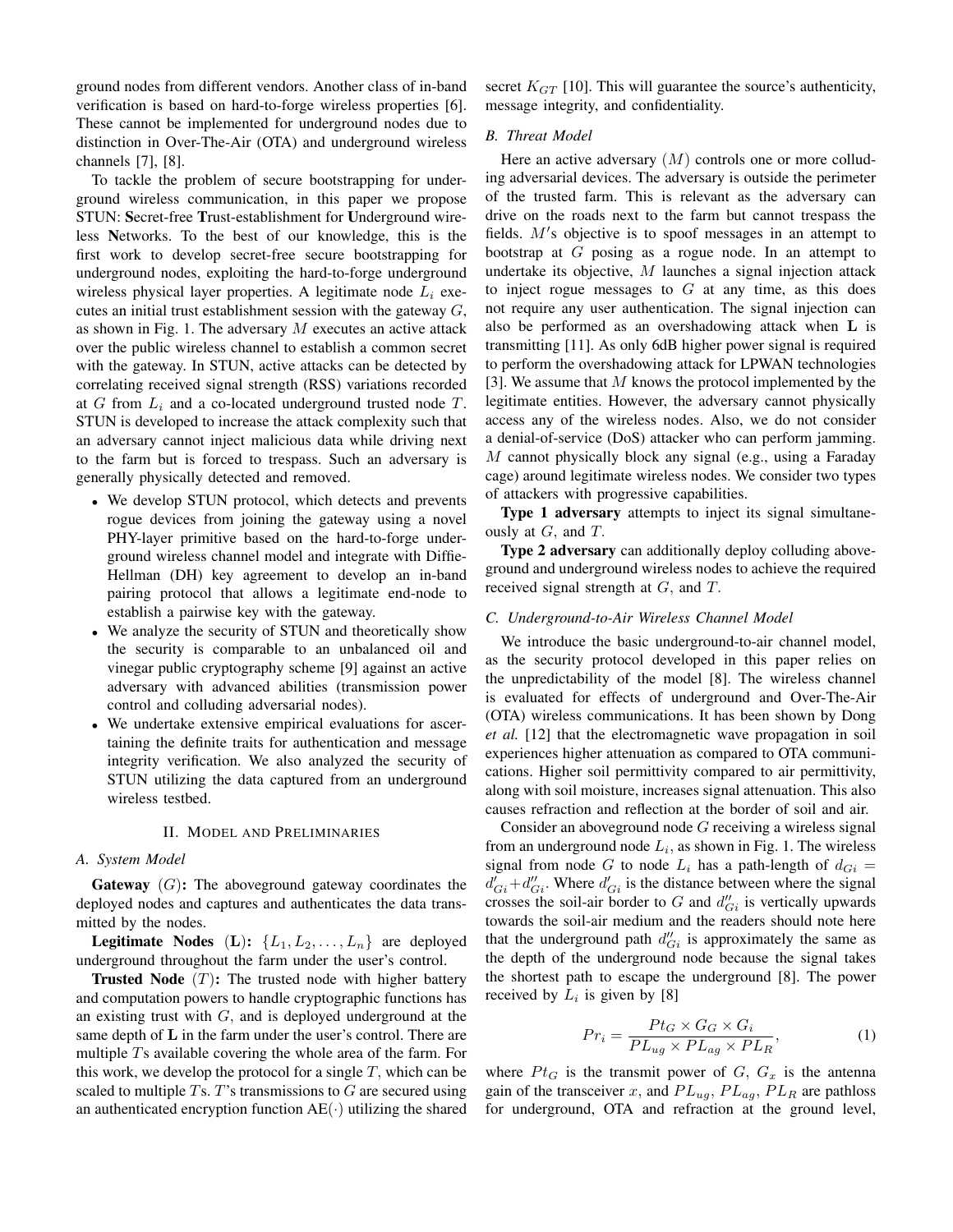

Fig. 2. Messages from  $L$  and  $T$  in a time-division fashion to  $G$ .

respectively. Now we will discuss the respective pathloss, starting with the OTA wireless channel [8]

$$
PL_{ag} = \frac{(d'_{Gi})^{\eta} \times f^2}{10^{14.76}},\tag{2}
$$

where  $d'_{Gi}$  is the distance between the point where the wireless channel crosses from underground-to-air to the node  $G, \eta$  is the attenuation factor, and  $f$  is the center frequency. Second, the pathloss due to the underground channel [8]

$$
PL_{ug} = 10^{(0.64 + 0.869 \alpha d'_{Gi})} \times (d''_{Gi} \times \beta)^2, \tag{3}
$$

where  $d''_{Gi}$  is the depth of underground node  $L_i$ ,  $\alpha$  and  $\beta$  are the attenuation and phase shifting constants. Finally, the pathloss due to refraction can be evaluated as either for air-to-underground as  $PL_{R_{AG-UG}} = (r+1/4)^2$ , where  $r = \sqrt{\sqrt{\epsilon'^2 + \epsilon'^2 + \epsilon'}/2}$  is the refractive index of the soil [8]. Or for  $\sqrt{\epsilon'^2+\epsilon''^2+\epsilon'}/2$  is the refractive index of the soil [8]. Or for the underground-air link, the signal propagates perpendicularly without refraction, and hence,  $PL_{R_{UG-AG}} = 1$  [8].

# III. SECRET-FREE TRUST-ESTABLISHMENT FOR UNDERGROUND WIRELESS NETWORKS

We present STUN, an in-band and secret-free trust establishment protocol for an underground wireless network. STUN uses a novel PHY-layer trust-verification primitive that verifies the authenticity of the legitimate underground nodes L, and the message integrity of the transmissions from L.

#### *A. Trust Establishment Protocol*

The basic idea behind the trust verifier is to utilize the similarities between the L-to- $G$  and T-to- $G$  channels, specifically the underground-to-air pathloss. Here, we will be exploiting two factors of the underground-to-air wireless channels coherence time of hours and spatial correlation of 10s of meters [7]. Note here that  $L$  and  $G$  do not have a prior security association. Consider  $L_i \in \mathbf{L}$  transmit its key primitive  $m_i$ to G, for all  $i = 1, \ldots, n$ . G and T record the RSS while receiving  $m_i$ . T synchronizes with the transmission using any known technique such as synchronization with preamble [13]. Then  $T$  relays all the received messages to  $G$  in an authenticated encryption as  $m<sub>T</sub>$  in a time-division fashion after the transmission from  $L_n$ , as shown in Fig. 2.  $G$  records the RSS for  $m'_i$ , and also for  $m'_T$ . Next, the gateway computes the ratio between the RSS received from  $L_i$  and T. G uses the similarity of the underground pathloss of the channels from  $L_i$  and  $T$  to authenticate  $L_i$  and verify the integrity of  $m_i$ . The trust-establishment is performed by following steps: circles). Sow we will discuss the respective pairhood in  $e^{i\theta}$  and  $e^{i\theta}$  and  $e^{i\theta}$  and  $e^{i\theta}$  as the discussed by the synchronization message which is reduced by an  $e^{i\theta}$  and  $e^{i\theta}$  and  $e^{i\theta}$  and  $e^{i\theta$ 

1) **Initialization:** The protocol is initiated when  $G$  transmits





T. All the entities are assumed to have agreed on DH public parameters  $\mathbb{G}, q, q$ .

- 2) Primitive transmission from L: All the legitimate nodes  $L_i \in \mathbf{L}$  picks a secret value  $X_i \in_U \mathbb{Z}_q$ , computes the public value  $z_i \leftarrow g^{X_i}$ , and transmits their messages  $m_i \leftarrow \{ID_i, z_i\}.$
- 3) Verification at  $T$ : The trusted node  $T$  synchronizes with the preamble and receives all the messages  $m'_i \forall i =$  $1, \ldots, n$ ; and records corresponding the RSS  $Pr_{Ti}$  =  $\{Pr_{Ti}(1), Pr_{Ti}(2), \ldots, Pr_{Ti}(\ell)\}\$ . Finally, T performs the following verification if

$$
\tau_{low}^T \leq \mathbf{Pr}_{Ti}(k) \leq \tau_{high}^T; \ \ \forall \ i = 1, \dots n; \ k = 1 \dots \ell.
$$

After successful verification, the trusted node relays  $m_T$  :=  $AE_{K_{GT}}(m'_1 || ID_1, ..., m'_i || ID_i, ..., m'_n || ID_n)$ to G after  $L'_n$ s transmission in a time division fashion.

- 4) Reception at  $G$ : The gateway  $G$  records RSS samples  $\mathbf{Pr}_i = \{Pr_i(1), Pr_i(2), \dots, Pr_i(\ell)\}\$  while receiving  $m''_i$ . Further, G records the RSS samples  $Pr_T =$  $\{Pr_T(1), Pr_T(2), \ldots, Pr_T(\ell')\}$  while receiving  $m'_T$ .
- 5) Verification at G: The gateway decrypts  $m'_T$  to obtain  $m'_{i} || ID_{i} \ \forall \ i = 1, \dots, n$  and verifies its integrity using the corresponding verification function. G rejects all received messages, if verification fails. Further, G verifies  $m'_i \stackrel{?}{=}$  $m''_i \ \forall \ i = 1, \dots, n;$  and rejects if the verification fails. Finally, G computes:

$$
\Gamma = \{\gamma(1), \gamma(2), \dots, \gamma_{\ell}\}, \gamma(k) = \frac{Pr_i(k)}{Pr_T(k)} \ \forall \ i = 1, \dots, n.
$$

The gateway accepts  $m''_i$  if  $\tau_{low} \leq \gamma(k) \leq \tau_{high}$ ;  $\forall k =$  $1 \ldots \ell$ , for all  $i = 1, \ldots, n$ .

- 6) Primitive transmission from  $G$ : Following successful verification G picks a secret value  $X_G \in U \mathbb{Z}_q$ , computes the public value  $z_G \leftarrow g^{X_i}$ , and transmits as  $m_G \leftarrow$  $\{ID_G, z_G\}.$
- 7) Key Establishment: After reception of the message L computed the pairwise keys as  $K_{Gi} \leftarrow (z_G)^{X_i}$  and G computes as  $K_{Gi} \leftarrow (z_i)^{X_G}$ .

Please note that the above protocol secures the L-to-G communications. G-to-L communication is not secured and the nodes may establish trust with rogue  $G$ . Such a case can be observed by missing sensor data by a user and rectified.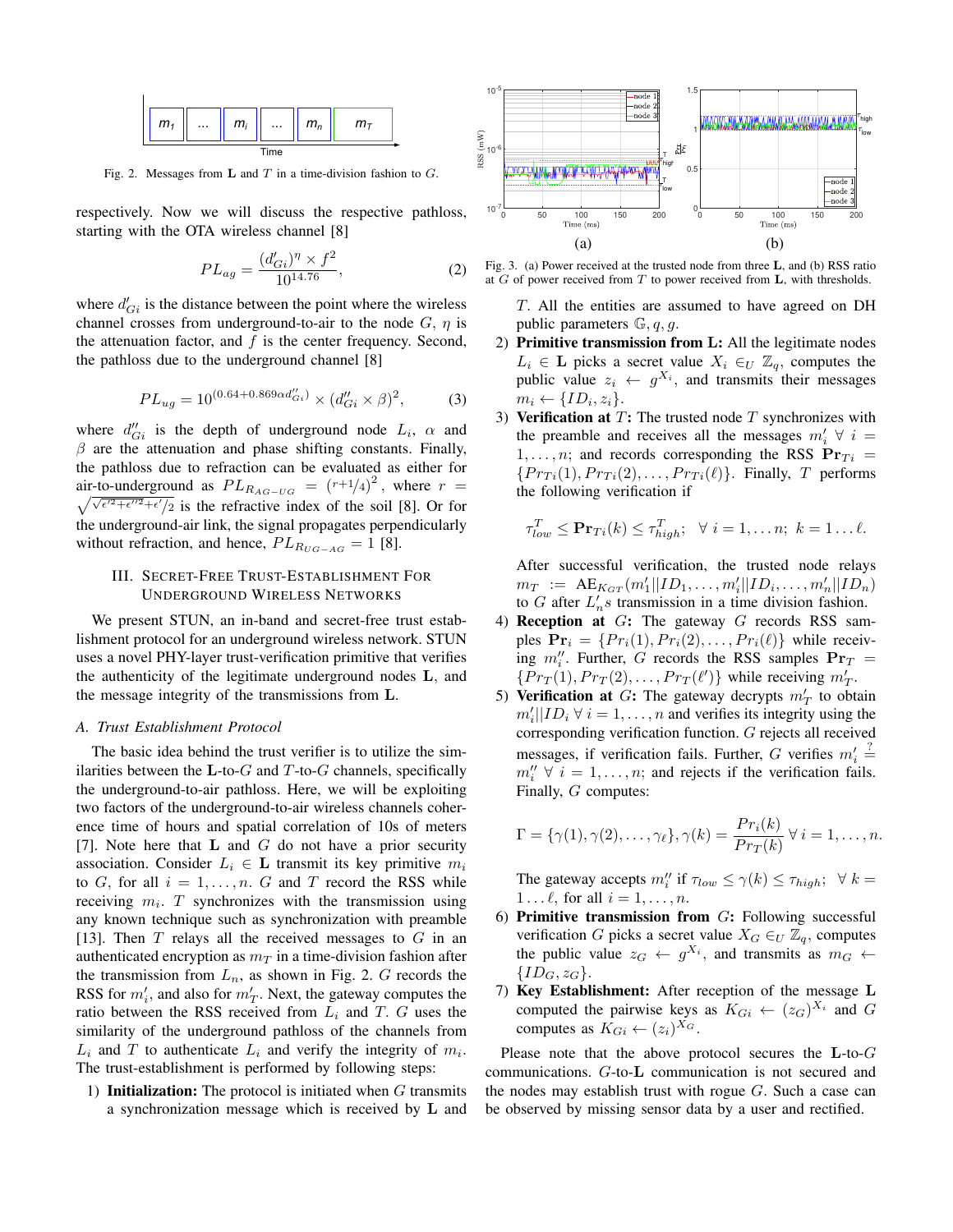# *B. Selection of Thresholds*

Now, we first theoretically describe selecting the thresholds utilized in Steps 3 and 5 of STUN, followed by experimental results utilizing the following setup:

*Setup*: The data was captured previously on our underground testbed [8], [14], [15]. Specifically we utilized a 433 MHz Mica2 underground testbed in sandy and clay soil with a volumetric water level of 30%. The testbed utilized an antenna that can work with 30-69 cm wavelength, specifically G utilized a Full-Wave dipole antenna, whereas  **and**  $T$  **utilized** Single Ended Elliptical Antennas with up to 10dB gains. The distances were set as  $d''_{GT} = 0.35$ m,  $d''_{Gi} = 0.40$ m,  $d'_{GT}$  = 7.8m,  $d'_{Gi} \approx 7.0$ m,  $d''_{Ti} \approx 2 - 5$ m. A TinyOS application to implement message transmissions between the nodes. For all the experiments, we utilized 10dBm or 10mW transmission powers with 37 bytes packet size and 100 ms inter-packet time.

*1)* Thresholds  $\tau^T$  for T: The objective of the threshold at T is to detect any outlier RSS values, as the pathloss from the colocated legitimate nodes are similar. Therefore, we utilize the median absolute deviation methodology [16]. The thresholds for detection at  $T$  are:

$$
\tau_{low}^T = \widetilde{\mathbf{Pr}_{Ti}} - \zeta * \nu \tau_{high}^T = \widetilde{\mathbf{Pr}_{Ti}} + \zeta * \nu,
$$
\n(4)

where  $\widetilde{\Pr}_{T_i}$  is the median of all the RSS samples for all the nodes  $n, \zeta$  is the parameter controlling the strictness of the outlier rule, and  $\nu$  is the median absolute deviation

$$
\nu = b \cdot |\widetilde{\mathbf{Pr}_{Ti} - \widetilde{\mathbf{Pr}_{Ti}}}|, \tag{5}
$$

where  $\tilde{\cdot}$  is the median of all the samples over all the nodes, and b is  $\frac{1}{Q(0.75)} = 1.4826$ . From our empirical experiments in Fig. 3(a), we show the plot between the RSS received at  $T$ from three underground nodes. We can observe that the RSS is constant over time. We also observe the  $\tau_{low}^T = 2.512 \times$  $10^{-7}$ mW and  $\tau_{high}^T = 6.309 \times 10^{-7}$ mW, due to high pathloss of the underground communication.

*2) Thresholds* τ *for* G*:* The objective of the threshold at the gateway is to determine the adversarial node from co-located nodes to the trusted nodes. Therefore, the threshold depends on the depth and soil characteristics of the underground nodes. The threshold is computed by taking the ratio of power received from the  $T$  and  $L$ , which is given by

$$
\tau = 10^{0.89(\alpha_T d'_{GT} - \alpha_i d''_{Gi})} \left(\frac{\beta_T d''_{GT}}{\beta_i d''_{Gi}}\right)^2, \tag{6}
$$

where  $d''_{GT}$  is the underground depth of the trusted node,  $d''_{Gi}$ is the underground depth of the legitimate node  $L_i$ , and  $\alpha_X$ and  $\beta_X$  are the parameters due to soil characteristics. Here, we assume that the OTA channel from both  $T$  and  $L_i$  is the same due to the same distance of  $G$  from the ground level. However, this is not true in practice due to other factors affecting the pathloss on the OTA portion of the wireless channel. Hence, we introduce a variable  $\delta$ , thus two thresholds are given by

$$
\tau_{low}^T = \tau - \delta
$$
\n
$$
\tau_{high}^T = \tau + \delta.
$$
\n(7)



Fig. 4. A type 1 adversary M attempting to inject  $m<sub>M</sub>$  and bootstrap with  $G$  with  $T$  performing simultaneous  $STUN$  verification.

We show the ratio of RSS in Fig. 3(b) of the signal received from  $T$  and  $L$  over time. We observe the ratio is close to 1. We also observe  $\tau_{low} = 0.9$  and  $\tau_{high} = 1.160$ . Thus, the error is less than 10% is introduced by the underground fading channel due to communication over the air.

# IV. THEORETICAL AND EXPERIMENTAL EVALUATION

We analyze the security of STUN against an adversary we have defined in Section II-B. In an attempt to pair with the gateway G the adversary can compute  $z_M := g^{X_M}$ mod p where  $X_M$  is uniformly chosen from the set  $\mathbb{Z}_q$ . Then compiling and injecting a message  $m_M := \{ID_M, z_M\}$  to the gateway  $G$ . However, for  $G$  to accept the message, the adversary must pass the verification of Steps 3 and 5 at T and G, respectively, in STUN's verification.

#### *A. Type 1 Adversary*

 $M$  is a remote aboveground adversary outside the farm injecting  $m_M$  at power  $Pt_M$ , as shown in Fig 4, simultaneously received at underground  $T$  and aboveground  $G$ .

We evaluate the strategy of  $M$  to compute the transmit power for steps 3 and 5 independently and then evaluate effect of one step on the other. Using (1), (2), (3), and Step 3, the transmit power required by M for passing the verification in Step 3. The power received at  $T$  from  $L_i$  is given by

$$
Pr_{Ti} = \frac{Pt_i G_i G_T}{10^{0.64 + 0.869 \alpha_i d_{Ti}''} (d_{Ti}'' \beta_i)^2}.
$$
 (8)

Further, the power received from  $M$  at  $T$  is given by

$$
Pr_{TM} = \frac{Pt_M G_M G_T 10^{14.76}}{PL_{R_{AG-UG}}(d'_{MT})^{\eta} f^2 10^{0.64+0.869\alpha_T d''_{MT}} (d''_{MT}\beta_T)^2}.
$$
\n(9)

In Step 3,  $T$  accepts  $M$ 's signal if (8) and (9) are satisfied with some relaxation, which gives  $M$ 's transmit power as

$$
Pt_M = \frac{Pt_i G_i}{G_M} \frac{f^2 (d'_{MT})^{\eta} PL_{R_{AG-UG}}}{10^{14.76 + 0.869(\alpha_i d''_{Ti} - \alpha_T d''_{MT})}} \left(\frac{d''_{MT} \beta_T}{d''_{Ti} \beta_i}\right)^2 \pm \delta',\tag{10}
$$

where  $d'_{XY}$  is the OTA distance between X and Y,  $d''_{XY}$  is the underground distance between X and Y,  $\alpha_X$  and  $\beta_X$  the underground attenuation constant and phase shifting constants for X, respectively,  $\eta$  is the OTA attenuation constant, and  $\delta'$ is the relaxation for the outlier evaluation technique.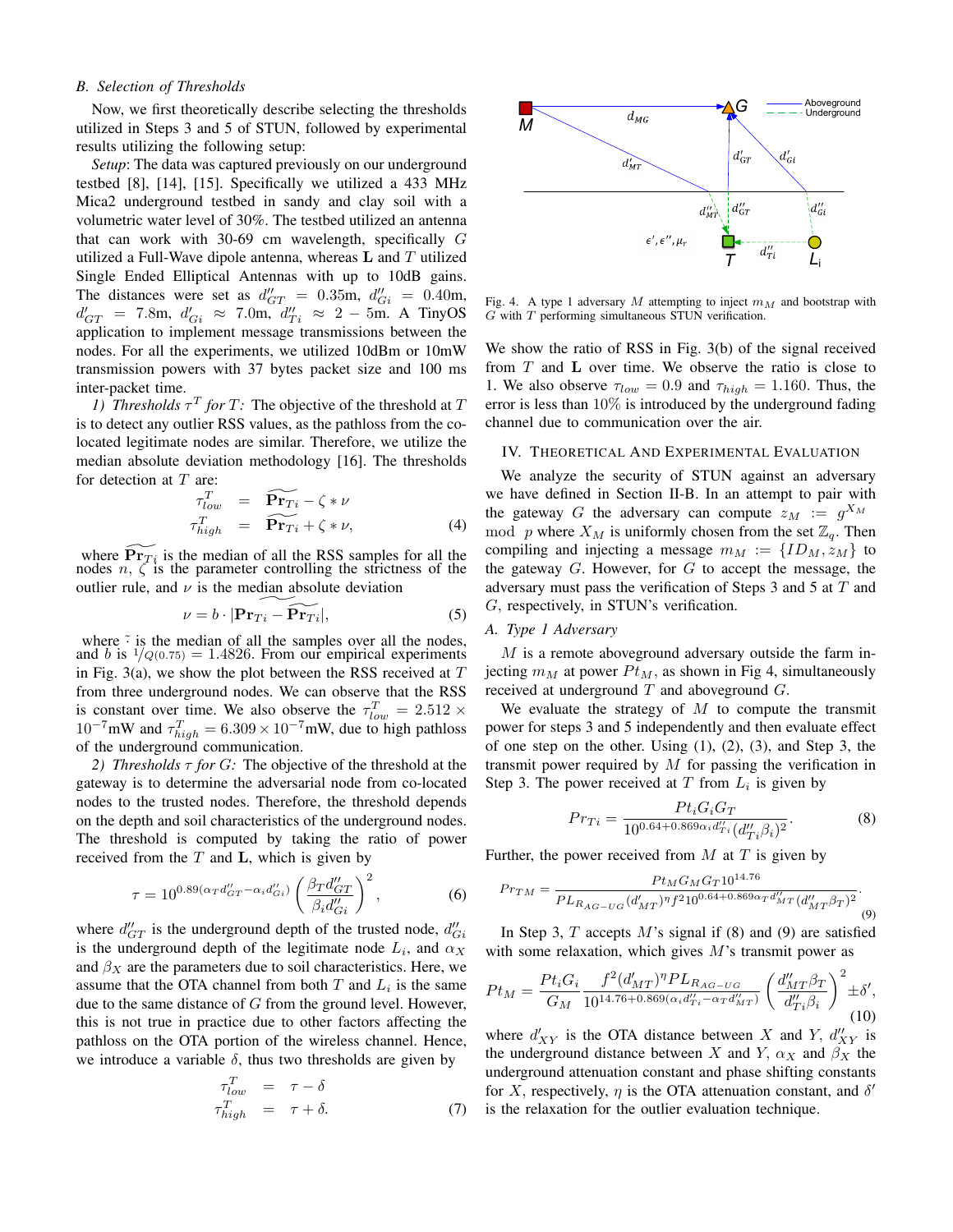Now for evaluating the capability of the type  $1 \t M$  in defeating Step 5, we compute the power received by  $G$ 

$$
Pr_{GM} = \frac{Pt_M G_M G_G 10^{14.76}}{(d_{MG})^{\eta} f^2}.
$$
 (11)

Then the power received by the gateway from T

$$
Pr_{GT} = \frac{Pt_T G_G G_T 10^{14.76}}{(d'_{GT})^{\eta} f^2 10^{0.64 + 0.869 \alpha_T d''_{GT}} (d''_{GT} \beta_T)^2}.
$$
 (12)

Taking the ratio of (12) to (11) and equating to the threshold (6), we compute the transmission power to pass Step 5

$$
Pt_M = \frac{Pt_T G_T}{G_M} \left(\frac{d_{MG}}{d'_{GT}}\right)^{\eta} \frac{1}{(d''_{GT}\beta_T)^2 10^{0.64 + 0.869\alpha_T d''_{GT}}} \pm \delta'',
$$
\n(13)

where  $\delta''$  is the relaxation introduced due to the threshold selection. Now, for the adversary to pass both the verification simultaneously, the transmit power in (10) should equate to the transmit power in (13). Equating (10) and (13), we compute the distance between the adversary and the gateway as

$$
d_{MG} = \left[ \left( \frac{d_{MT}^{\prime d} d_{GT}^{\prime \prime} \beta_T^2}{d_{Ti}^{\prime \prime} \beta_i} \right)^2 \right. \\ \left. \left( \frac{f^2 (d_{MT}^{\prime d} d_{GT}^{\prime \prime})^{\eta} PL_{R_{AG-UG}}}{10^{14.07 + 0.89 \left( \alpha_i d_{Ti}^{\prime \prime} - \alpha_T (d_{MT}^{\prime \prime} + d_{GT}^{\prime \prime}) \right)} \right) \pm \delta \right]^{1/\eta} (14)
$$

where  $\delta = \delta' \pm \delta''$ , and assuming  $P t_i G_i / P t_T G_T = 1$ , or the power transmitted by legitimate and trusted node is the same and the antenna gains are the same. Therefore, a type 1 adversary at  $d_{MG}$  of the gateway can defeat STUN by transmitting from an aboveground location.

*Experimental Evaluation*: For evaluating the capabilities of an adversary, we emulate the adversarial data utilizing experimentally obtained wireless channel parameter specifically measured effective soil permittivity and relative permeability of the soil from the experimental setup described in Section III-B. In Fig 6(a), we plotted distance between a type 1 adversary from the gateway against distance between T and G for various center frequencies. We observe that the type 1  $M$  has to be placed extremely far from  $G$  because  $M$  has to achieve same pathloss for underground-to-air while being aboveground. Also, M cannot reduce the transmit power rather than increasing the distance, as this will cause the adversary to fail Step 3 due to high attenuation for air-to-underground transmissions. Further, in Fig 6(b), shows the required transmission power for the type 1 adversary to defeat Step 3 of STUN for various center frequencies. We observe that the type  $1 \, M$  has to transmit at extremely high powers when the legitimate nodes transmit at 3W. This is because the adversary has to have a communication range to  $G$  and underground  $T$ , simultaneously from the extremely far distance.

# *B. Type 2 Adversary*

 $M$  is a remote aboveground adversary and a colluding underground adversarial node outside the farm injecting  $m_M$ transmitting at power  $Pt_M'$ , and  $Pt_M''$  to G and T, respectively



Fig. 5. A type 2 M attempting to inject  $m<sub>M</sub>$  and bootstrap with G with T performing simultaneous STUN verification.

as shown in Fig 5.  $M$  with a visual channel to  $G$  may be able to compute the power  $Pt_M'$  to defeat Step 5 according to (13).

To defeat Step 3, the transmit power has to satisfy (10). The best case for an adversary without knowing the location of the legitimate nodes cannot target just one legitimate node for defeating STUN with certainty. As the targeted node can be on the threshold of detection. Therefore, the adversary has to compute its transmit power according to the equation system S for all the underground nodes:

$$
(S) \begin{cases} Pt''_M = \frac{Pt_1G_1}{G_M} \left(\frac{d''_{MT}\beta_M}{d''_{T_1}\beta_1}\right)^2 10^{0.89(\alpha_M d''_{MT}-\alpha_1 d''_{T_1})} \pm \delta',\\ \vdots\\ Pt''_M = \frac{Pt_nG_n}{G_M} \left(\frac{d''_{MT}\beta_M}{d''_{T_n}\beta_n}\right)^2 10^{0.89(\alpha_M d''_{MT}-\alpha_n d''_{T_n})} \pm \delta'.\end{cases}
$$
\n
$$
(15)
$$

The equation system  $S$  is an underdefined multivariate quadratic equation system. It is well known that solution of such an equation system is NP-hard [9]. Moreover, even for small values of some equations  $(e)$  the best-known algorithms perform an exhaustive search [9]. Therefore, this type of systems are known as Unbalanced Oil and Vinegar (UOV) signature scheme. The security of UoV systems are proved for  $3e \le v \le \frac{e(e+2)}{2}$  [9]. Where the system has e equations and  $v$  unknowns. Out of total number of variables  $e$  are known as the "oil" unknowns, and  $(v - e)$  are called the "vinegar" unknowns. For our equation system  $S$ , we have seven variables in S which are known transmit power of the legitimate node  $(Pt_i)$ , gain of antenna  $(G_X)$ , operating frequency  $(f)$ , and the relaxation introduced by the outlier evaluation technique  $(\delta')$ . Further, there are six variables in S which are unknown transmit power of the underground adversary  $(Pt_M'')$ , distance from the adversary to the trusted node  $(d'_{MT})$ , soil parameters (permitivity constants  $(\epsilon', \epsilon'')$ , relative permeability  $\mu_r$ )) as these control the variables  $(\alpha_i, \alpha_M, \beta_i)$  and  $(\beta_M)$ , and distance between the legitimate node and trusted node  $d_{Ti}^{\prime\prime}$ . Hence, S has  $n+5$  number variables for n number of equations, where  $n$  is the number of legitimate node in our setup. Therefore, to satisfy the conditions for UOV public cryptosystem the minimum number of legitimate nodes required per trusted node is four. In addition, it is important to note that in practice, the underground-to-underground wireless channel (e.g.,  $M-T$ ) has a limited communication range (i.e., less than 10m [17]).